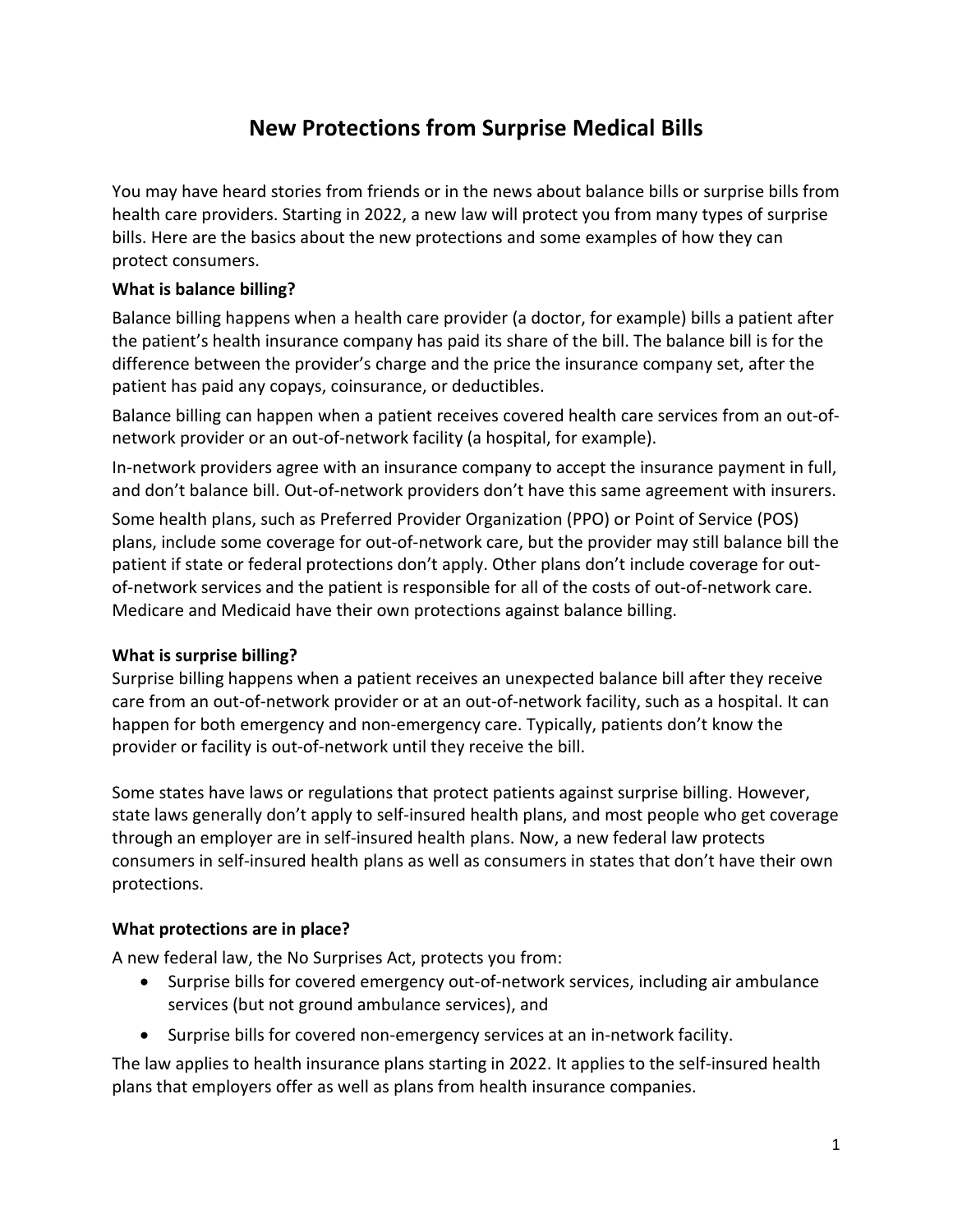- A facility (such as a hospital or freestanding emergency room (ER)) or a provider (such as a doctor) may not bill you more than your in-network coinsurance, copays, or deductibles for emergency services, even if the facility or provider is out-of-network.
- If your health plan requires you to pay copays, coinsurance, and/or deductibles for innetwork care, you're responsible for those.
- The new law also protects you when you receive non-emergency services from out-ofnetwork providers (such as an anesthesiologist) at in-network facilities. An out-ofnetwork provider may not bill you more than your in-network copays, coinsurance, or deductibles for covered services performed at an in-network facility.
	- $\circ$  You can never be asked to waive your protections and agree to pay more for outof-network care at an in-network facility for care related to emergency medicine, anesthesiology, pathology, radiology, or neonatology—or for services provided by assistant surgeons, hospitalists (doctors who focus on care of hospitalized patients), and intensivists (doctors who care for patients needing intensive care), or for diagnostic services including radiology and lab services.
	- $\circ$  You still can agree in advance to be treated by an out-of-network provider in some situations, such as when you choose an out-of-network surgeon knowing the cost will be higher. The provider must give you information in advance about what your share of the costs will be. If you did that, you'd be expected to pay the balance bill as well as your out-of-network coinsurance, deductibles, and copays.

#### **What else should I know?**

- Your health plan and the facilities and providers that serve you must send you a notice of your rights under the new law.
- If you've received a surprise bill that you think isn't allowed under the new law, you can file an appeal with your insurance company or ask for an external review of the company's decision. You also can file a complaint with the [State Insurance Commissioner] or the federal Department of Health and Human Services.
- An independent dispute resolution (IDR) process, or another process your state sets up, is available to settle bills. Providers and insurance companies can use this process to settle disputes about your bill without putting you in the middle. A similar dispute resolution process is available for individuals who are uninsured, in certain circumstances, such as when the actual charges are much higher than the estimated charges.
- Other protections in the new law require insurance companies to keep their provider directories updated. They also must limit your copays, coinsurance, or deductibles to innetwork amounts if you rely on inaccurate information in a provider directory.
- You can get more information and make complaints to federal agencies by calling 1-800- 985-3059.

#### **See the next page for examples of how the No Surprises Act protections apply.**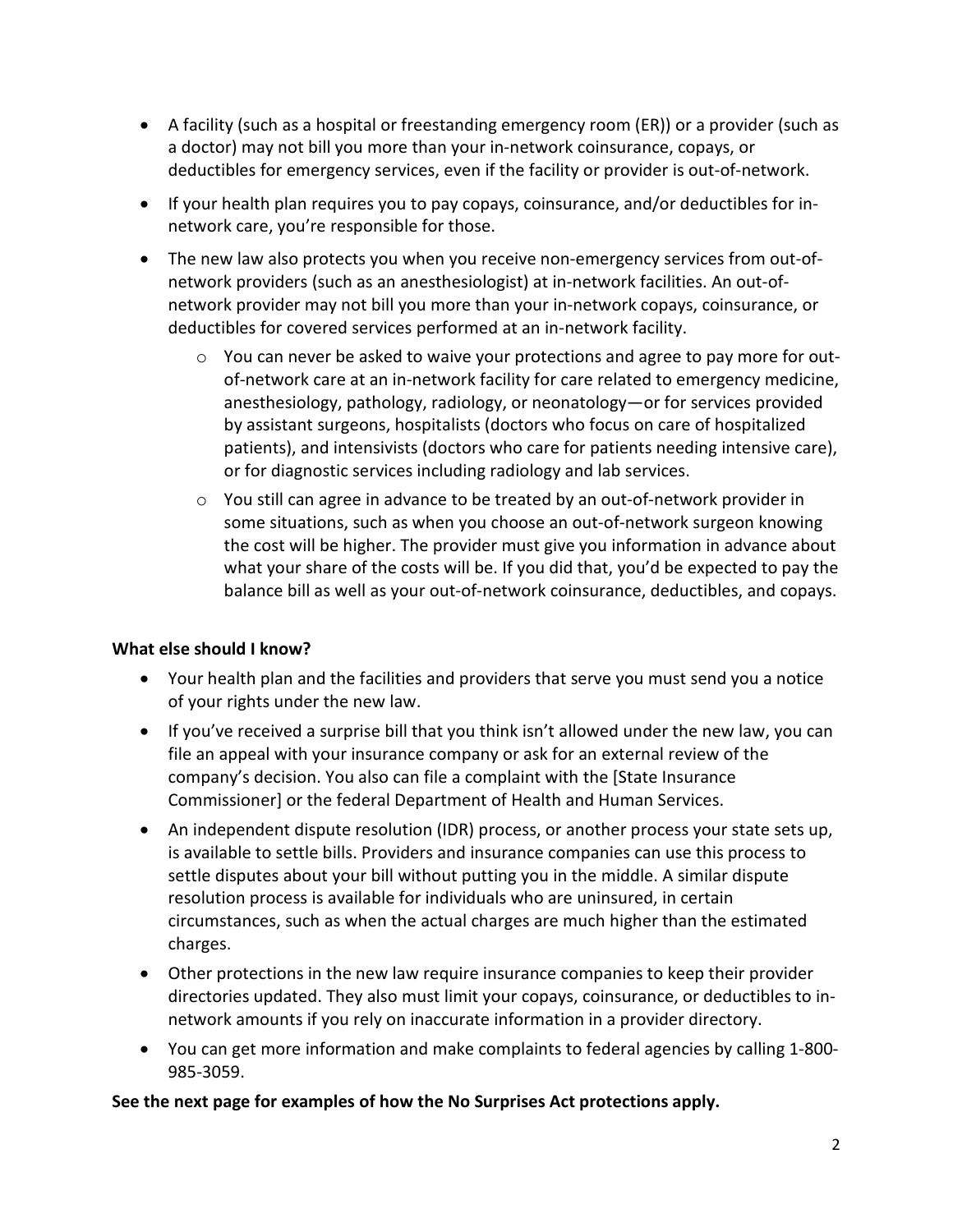## **Examples of Surprise Bill Protections**

Q. Deion fell off a ladder, hitting his head and breaking his arm. He was taken to the nearest emergency room. He needed covered imaging and radiology services as well as surgery. Now bills are starting to come in. What is he responsible for paying? How can he get help if he's receiving bills that don't match the explanation of benefits (EOB) from his health insurance plan?

A. For emergency care he received, Deion is only responsible for paying his in-network deductibles, copays, and coinsurance, even if health care providers who were not in his plan network treated him or he was taken to a facility that was out-of-network. If the bills don't match his explanation of benefits (EOB), Deion can call his health insurer first. If he isn't satisfied with the insurer's response, he can contact KY Department of Insurance.

If Deion is admitted to the hospital after he receives care in the emergency room, he should know that any out-of-network health care providers at the facility may ask him to consent to continuing care and to agree to pay higher amounts. They can only ask for his consent to receive out-of-network care once he is stabilized, able to understand the information about his care and out-of-pocket costs, and it is safe to travel to an in-network facility using nonemergency transportation. If those conditions are met, Deion can decide if he wants to continue with the out-of-network provider, or travel to a provider who participates in his health plan's network. If he stays with the out-of-network provider and consents to out-of-network billing, he'll be responsible for any out-of-network deductibles, copays, or coinsurance. He'll also be responsible for the amount the provider charges that is more than what the insurance company pays (the balance bill).

Q. Bill had chest pains and went to his local hospital's emergency room. The doctors there said he had to be transported to a hospital in a major city for full treatment and he had to go by air ambulance to make it in time. Bill was flown to the larger hospital and is now doing well. Bill's wife, Nancy, has heard scary stories about air ambulance costs and is starting to worry. Are there any protections for someone who is transported by air ambulance in an emergency?

A. If the air ambulance company has an in-network contract with Bill's health insurance plan, then Bill will only have to pay the in-network deductibles, coinsurance, or copays. The air ambulance company will accept their contracted amount as payment in full.

Starting in 2022, the new federal No Surprises Act protects patients even if the air ambulance company doesn't have an in-network contract with their health insurance plan. Bill will only have to pay the deductibles, copays, or coinsurance that he would have to pay if the air ambulance were in-network. Federal law will help the air ambulance and the health insurance companies determine how to pay the rest of the bill.